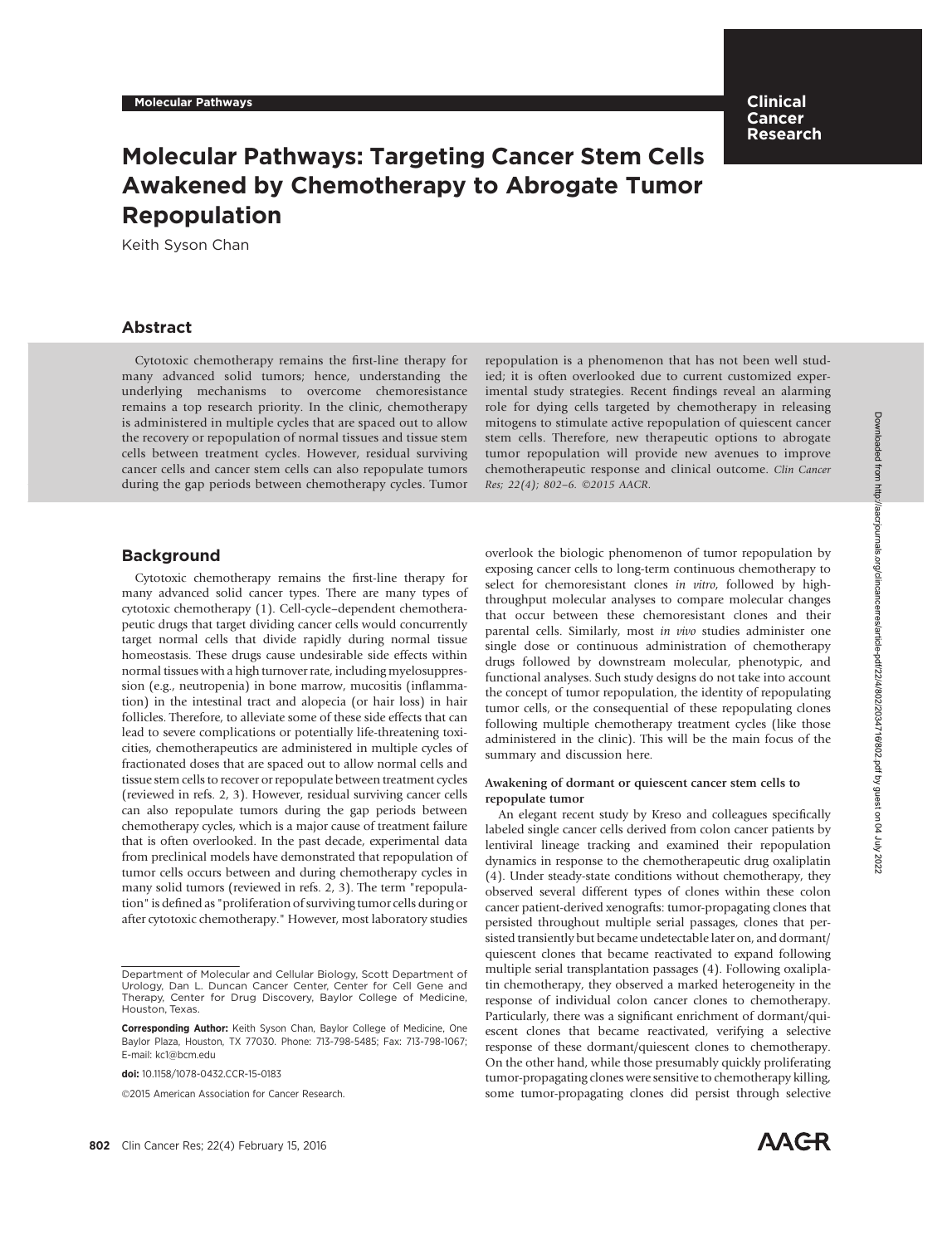pressure of chemotherapy, although their growth kinetics became slower (4). Further DNA copy-number variation profiling and targeted deep sequencing confirmed that oxaliplatin chemotherapy did not necessarily induce evolution of new genetically distinct subclones as most studies would presume; on the contrary, chemotherapy altered the proportion of preexisting clonality. Such interesting findings challenged the conventional strategies to identify "chemoresistance mechanisms or predictive signatures of therapeutic response" by comparing molecular differences at the genomic level, which may not necessarily yield a straightforward answer to understanding chemoresistance. These findings also added another level of intratumoral cellular complexity to understanding chemotherapeutic response, pointing to the existence of dormant or quiescent subpopulations within tumors that could become "awakened" and expanded in

response to injury and cell death induced by chemotherapy. Indeed, other studies in animal models of glioblastoma (5) and medullobastoma (6), and patient-derived xenografts from bladder urothelial carcinomas (7), supported the existence of a quiescent tumor subpopulation or cancer stem cells. Chen and colleagues used in vivo lineage tracing to identify a quiescent tumor subpopulation that coexpressed Sox2 within a mouse model of glioblastoma (hGFAP-Cre;  $Nf1^{\frac{n}{r}}$ ;  $P53^{\frac{n}{r}}$ ;  $Pten^{\frac{n}{r}}$  mice; ref. 5). The DNA alkylating chemotherapeutic drug temozolomide was able to target and diminish the proportion of proliferating glioblastoma progenitor cells, while repopulation of tumor was driven by residual quiescent cancer stem cells that were recruited to divide after temozolomide treatment was discontinued. Similarly, Vanner and colleagues demonstrated a rare and quiescent  $Sox2<sup>+</sup>$  tumor subpopulation within a mouse model of medulloblastoma  $(PTCH1^{+/-}$  mouse model of SHH subtype; ref. 6). These Sox2<sup>+</sup> cells contain cancer stem cell properties with both self-renewal and differentiation potential in vivo. The S-phase–specific chemotherapeutic drug cytarabine was used and shown to effectively target proliferating differentiated cells, while  $Sox2<sup>+</sup>$  cancer stem cells did not respond to drug treatment, and instead their frequency was significantly increased following drug treatment (6). Independently, our group used immortalized cancer cell–derived and patient-derived xenografts from bladder urothelial carcinomas to demonstrate the existence of a quiescent tumor subpopulation that could be enriched by cytokeratin (CK) 14 expression (7). These  $CK14<sup>+</sup>$  urothelial carcinoma cells exhibited functional cancer stem cell properties as sphere-forming stem cells in vitro and as tumorigenic cells in vivo. Combination chemotherapeutic treatment of the cytidine nucleoside analogue gemcitabine and the DNA alkylating agent cisplatin was effective in diminishing proliferating urothelial carcinomas cells, while quiescent  $CK14<sup>+</sup>$ cancer stem cells were spared and recruited into cell division by chemotherapy, leading to an increased frequency following chemotherapy (7). In addition to the previously proposed intrinsic resistance of cancer stem cells to chemotherapeutic drugs (refs. 8–14; reviewed in refs. 15, 16), the above intriguing observations collectively confirmed an active response and "reawakening" of quiescent cancer stem cells into cell division, contributing to repopulation of residual tumors following cytotoxic chemotherapy (Fig. 1A).

#### Mitogens released by dying cancer cells "reawaken" quiescent cancer stem cells for tumor repopulation

The next important question to be addressed would be the following: What are the underlying mechanisms contributing to

the reawakening of quiescent cancer stem cells into active cell division and tumor repopulation?

During normal tissue homeostasis, quiescent tissue stem cells generally serve as a reserve until being challenged by emergency circumstances such as tissue injury or stress. For instance, quiescent stem cells within the hair follicle bulge region of skin epidermis do not contribute to daily epidermal homeostasis until being challenged by a physical full-thickness wound or incision wound (17, 18). Similarly, quiescent stem cells (lineage-negative epithelial stem/progenitor cells) within normal distal lung were recently demonstrated to respond by cellular proliferation to repair injury induced by influenza or bleomycin treatment (19). A dormant or quiescent neural stem cell within the subventricular zone of the brain was also demonstrated to be primed and could be recruited in response to brain ischemia (20, 21). Further, two functional distinct phases of quiescent satellite muscle stem cells and long-term hematopoietic stem cells were reported, namely  $G_0$  and  $G_{Alert}$  phases, that could reversibly transit between these two phases in response to injury-induced signals (22, 23). Genes involved in mitochrondrial metabolism seemed to correlate with the ability of stem cells in the  $G_0$  state to transit into the  $G_{\text{Alert}}$  state, priming these  $G_{\text{Alert}}$  quiescent stem cells into accelerated entry to the cell cycle for sustaining proliferation and differentiation necessary to repair tissue injury (23). Because the cancer types discussed above contain functionally distinct quiescent cancer stem cells, they likely retain safeguard mechanisms similar to those in tissue stem cells for responding to wounding or tissue injuries (24, 25). Therefore, it seems rational for us in drawing a parallel perspective to hypothesize that the molecular mechanisms involved during the process of wound response within an organ may be shared during chemotherapy-induced damages within tumors.

During tissue wound repair, Li and colleagues proposed a role for cells undergoing programmed cell death in releasing mitogens and promoting healing of excision wounds in skin and other organs (26). While the release of cytokines and factors from dying cells was previously thought to elicit an immune response for cell clearance (27), these authors demonstrated that the release of prostaglandin  $E_2$  (PGE<sub>2</sub>) acted downstream of the executor caspases 3 and 7, which acted as a mitogen to promote wound healing by stimulating proliferation in a paracrine manner (26). Particularly, caspase 3 or 7 cleavages led to enhanced activity of calcium-independent phospholipase  $A_2$  (iPLA<sub>2</sub>), which in turn increased synthesis and release of arachidonic acid, which is the upstream phospholipid to be metabolized into  $PGH<sub>2</sub>$  and finally  $PGE<sub>2</sub>$  (26). Independently, caspase-3–activated iPLA<sub>2</sub> had been implicated to mediate chemotactic activity by recruiting monocytes, likely contributing to recruitment of immune cells to wound sites for clearance of dead cells by phagocytic engulfment (28). Unfortunately, cancer cells undesirably adapted this woundresponse mechanism following radiation- (29) and chemotherapy-induced cell death (7). Results from our group demonstrated that many pro-inflammatory factors, including  $PGE_2$ , were released from urothelial carcinoma cells during chemotherapyinduced cell death (Fig. 1B), which drove these chemotherapytreated tumors into a wound-response state as demonstrated by global RNA-sequencing analyses followed by gene-set enrichment analyses confirming an enrichment of a wound-response gene signature, when compared with vehicle-treated xenograft tumors (7). The pro-inflammatory phospholipid  $PGE<sub>2</sub>$  contributed to enhanced ability to generate sphere-forming stem cells in vitro and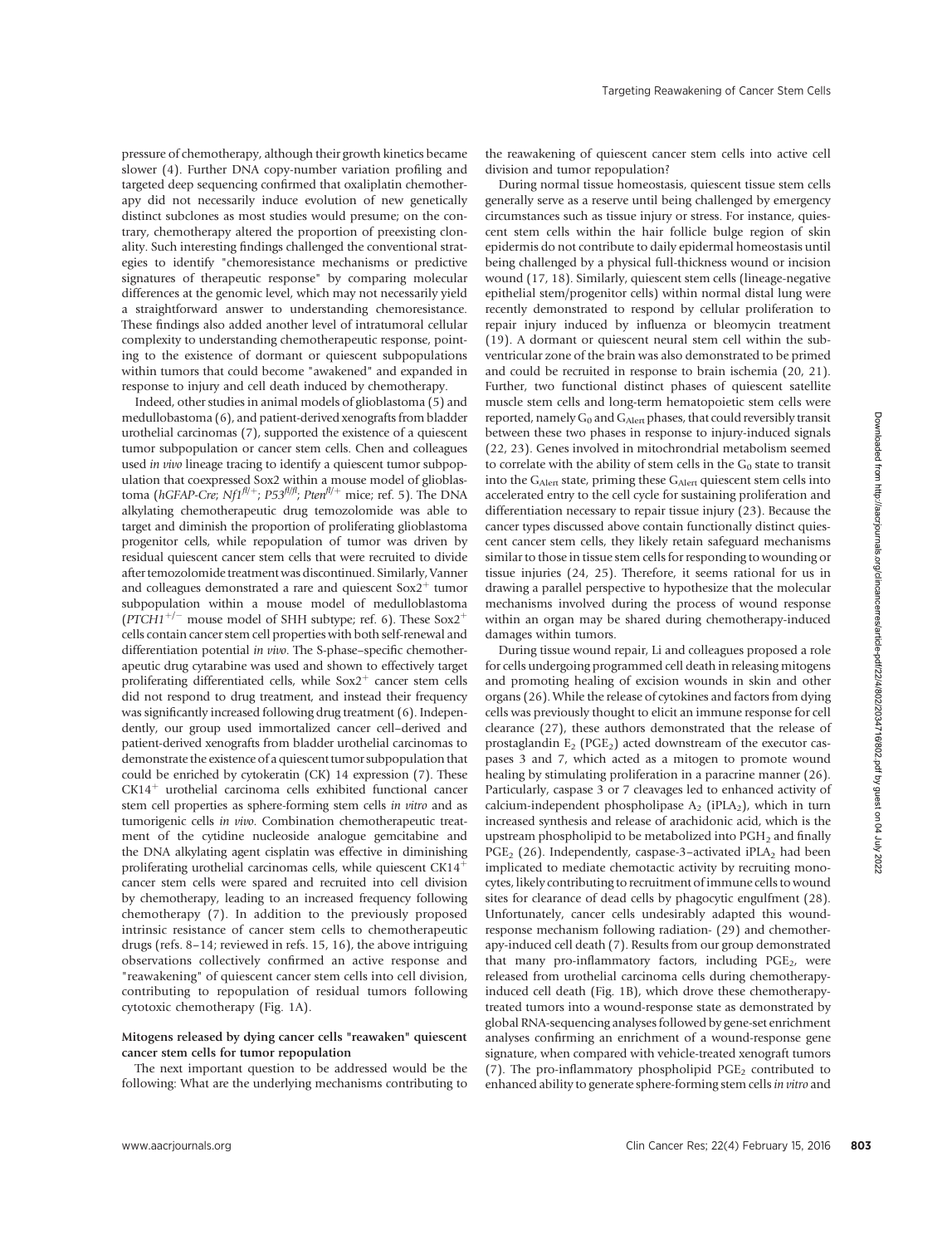

#### Figure 1.

Schematic diagram illustrating a "wound-response"–like tumor repopulation driven by cancer stem cells (7). A, tissue injuries induce reactivation of quiescent stem cells to repopulate and repair wound sites. B, cytotoxic chemotherapy effectively induces cell death in differentiated cancer cells, while dying cells release pro-inflammatory factors (including PGE<sub>2</sub>) that stimulate reawakening of quiescent cancer stem cells into cell divisions and tumor repopulation. Recurrent wound-response–like tumor repopulation following multiple chemotherapy cycles ultimately leads to chemoresistance. C, two targeting approaches were proposed to abrogate tumor repopulation and chemoresistance: (i) drugs that effectively block the reawakening of quiescent cancer stem cells; (ii) and drugs that directly target and deplete cancer stem cells.

induced recruitment of quiescent cancer stem cells into cell division for tumor repopulation (Fig. 1B; ref. 7). Because chemotherapy was administered in multiple cycles as clinical regimen, successive rounds of wound-induced tumor repopulation driven by PGE<sub>2</sub> and other pro-inflammatory factors ultimately led to marked expansion of cancer stem cells and treatment failure following multiple chemotherapy cycles (Fig. 1B; ref. 7).

## Clinical–Translational Advances

Current adjuvant therapies developed to enhance chemotherapeutic response focus on targeting the molecular basis adapted by cancer cells to evade drug resistance. These include, but are not limited to, reduced drug uptake by altering expression of nucleoside transporters and copper transporters, enhanced drug export by increased expression of ATP binding cassette protein transporters, enhanced drug metabolism via cytochrome P450 superfamily enzymes, enhanced survival by promoting prosurvival pathways or overexpression of antiapoptotic proteins, and alterations in the components of DNA repair pathways.

However, mounting evidence demonstrating the existence of quiescent cancer stem cells in multiple tumor types (presented earlier), that they can either evade cell-cycle–dependent chemotherapy by hibernating in their dormant state, or they can be "reawakened" by chemotherapy-induced damages to actively participate in a wound repair type of tumor repopulation, adds another level of complexity to the existing multifactorial problem of chemoresistance. Many recent clinical trials were initiated to investigate whether modifying the schedule of chemotherapy to reduce the gap periods between treatment cycles may alter therapeutic response and clinical outcome. These does-dense chemotherapy trials were designed to achieve maximum tumor killing by shortening the intervals between chemotherapy treatments without altering the dosage. Such a condensed treatment schedule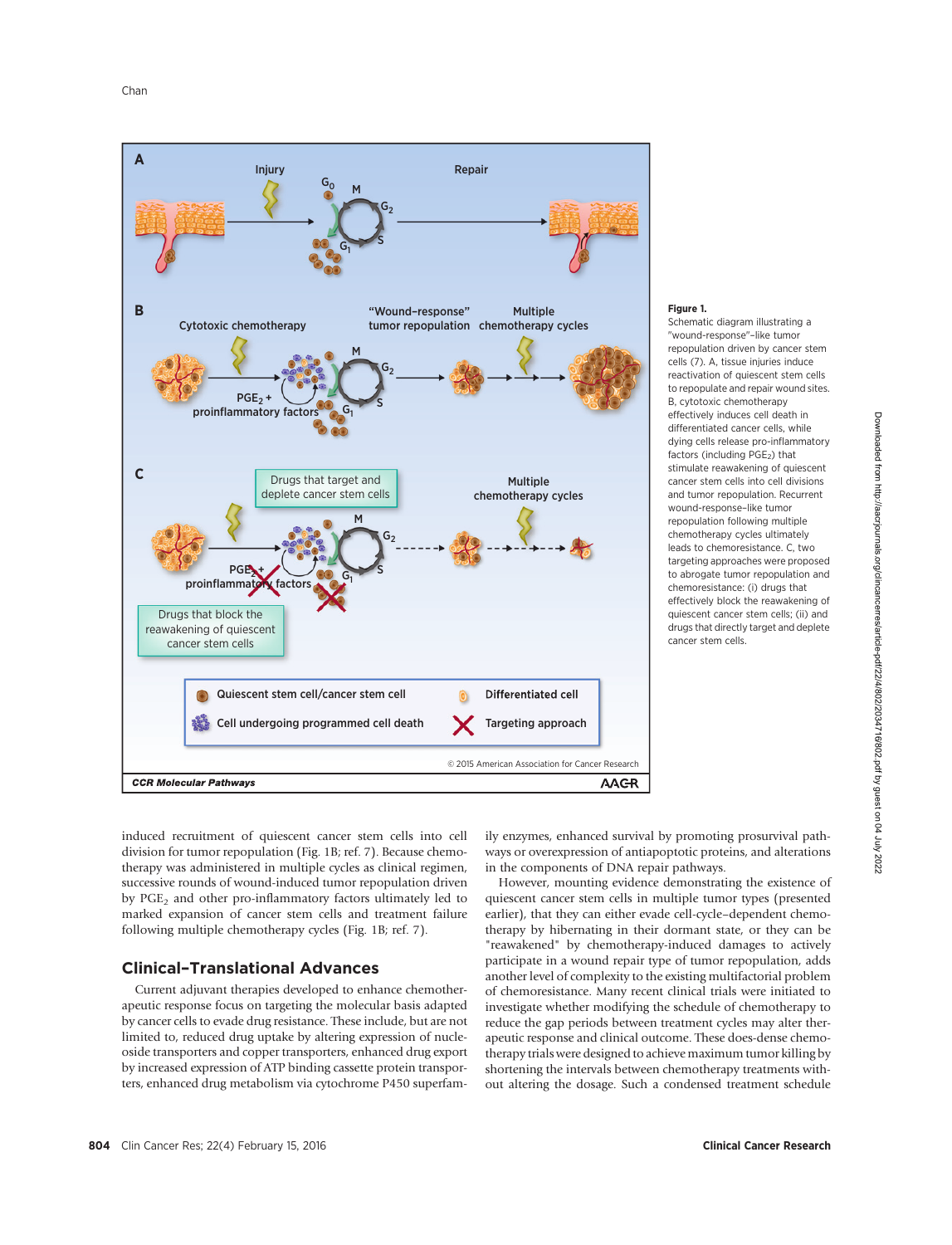became feasible due to the co-administration of colony-stimulating factors, e.g., GM-CSF/G-CSF/CSFs, to induce mobilization and differentiation of hematopoietic stem and progenitor cells for enhancing leukocyte recovery (30, 31). While in theory the hypothesis for dose-dense chemotherapy was appealing, clinical trials in early breast cancers demonstrated some impact on disease-free survival with no significant benefit on overall survival (32–34). Therefore, new approaches to directly target tumor repopulation may be more efficacious. Here, we propose at least two approaches to target tumor repopulation fueled by quiescent cancer stem cells as adjuvant therapies to enhance chemotherapeutic response:

- 1. drugs that effectively block the reawakening of quiescent cancer stem cells (Fig. 1C); and
- 2. drugs that directly target and deplete cancer stem cells (Fig. 1C).

In fact, preclinical studies convincingly demonstrated efficacious results for these approaches.

There are examples in preclinical models for testing drugs that block the reawakening of quiescent cancer stem cells for tumor repopulation. In xenografts from urothelial carcinomas, blocking  $PGE<sub>2</sub>$  release by a neutralizing antibody or using the FDAapproved drug celecoxib was effective in diminishing paracrine effects of neighboring dying cells to promote expansion of cancer stem cells induced by chemotherapy (7). More importantly, celecoxib treatment was sufficient to block chemotherapy-treated xenografts from entering into a wound-response state, thereby preventing subsequent wound-induced tumor repopulation and eventual chemoresistance (Fig. 1C), as measurable by significantly reduced volume of xenograft tumors and significant reduction in the frequency and size of distal metastatic foci in the lung (7). The fact that celecoxib is efficacious in improving chemotherapeutic response in a primary xenograft model derived from an original patient who failed chemotherapy, this provided convincing proof-of-concept evidence for testing such adjuvant therapeutic approaches with comparable concepts in other preclinical models and subsequent human clinical trials. Indeed, other approaches that block tumor repopulation (although not specifically targeting cancer stem cells) have been proven effective to enhance chemotherapeutic response in xenograft models of ovarian cancer (35–37), glioma (38), breast cancer (39, 40), prostate cancer (40), and mesothelioma (41).

On the other side of this equation, there have been proposals based on the conceptual assumption that driving dormant stem cells into the cell cycle could sensitize them to cell-cycle–dependent chemotherapy. In fact, experimental evidence based on this concept existed primarily in the context of leukemic stem cells. In a patient-derived xenograft model of human acute myeloid leukemia, dormant cancer stem cells residing in the endosteal bone marrow niche were induced into entering the cell cycle by G-CSF and were demonstrated to become sensitized to the chemother-

#### References

- 1. Chabner BA, Roberts TG, Jr. Timeline: chemotherapy and the war on cancer. Nat Rev Cancer 2005;5:65–72.
- 2. Davis AJ, Tannock JF. Repopulation of tumour cells between cycles of chemotherapy: a neglected factor. Lancet Oncol 2000;1:86–93.
- 3. Kim JJ, Tannock IF. Repopulation of cancer cells during therapy: an important cause of treatment failure. Nat Rev Cancer 2005;5:516–25.

apeutic drug cytarabine in vivo (42). While this strategy was effective in diminishing the frequency of leukemic stem cells, residual stem cells clearly persisted (presumably dormant ones) and were able to re-initiate leukemia upon retransplantation. However, caution is necessary before initiating such an approach, because the molecular mechanisms regulating the balance between driving stem cell exhaustion and uncontrolled expansion are not understood currently.

In certain clinical settings, blocking tumor repopulation alone may be sufficient to improve clinical outcome because the bulk tumor would be surgically removed following neoadjuvant chemotherapy. However, in certain cancer types such as medulloblastomas and gliomas that are highly infiltrating to the normal brain regions, the surgical margins are difficult to determine, and sometimes it is presumably not feasible to remove all bulk tumor cells by surgery. Therapeutics that enable direct targeting and effective killing of cancer stem cells may be more desirable in such scenarios. Preclinical studies using the herpes simplex virusthymidine kinase suicidal gene approach to ablate glioma cancer stem cells plus temozolomide chemotherapy demonstrated prolonged survival when those results were compared with results in the treatment group receiving temozolomide alone (5). Another preclinical study identified two aureolic acids, dactinomycin and mithramycin, in targeting  $Sox2^+$  medulloblastoma quiescent stem cells. These cancer stem cell-targeting drugs were effective in killing neural sphere forming cells in vitro and prevented xenograft growth following engraftment of  $Sox2<sup>+</sup>$  cancer stem cells in vivo (6). It would be predicted that combination of such a cancer stem cell–targeted approach, together with tumor debulking drugs, would yield optimal efficacy. In fact, these targeted approaches in combination with tumor debulking chemotherapy also demonstrated success in preclinical models of breast cancer (43–45) and head and neck cancer (46).

While most of these concepts that block quiescent cancer stem cells from tumor repopulation or direct their specific targeting are still in the preclinical phase, they are yielding promising efficacy. It is hoped that the next era of human clinical trials will unravel their effectiveness in modulating therapeutic response and patient survival. Nonetheless, accumulating basic knowledge in understanding the regulation of stem cell quiescence versus emergencyinduced proliferation will undoubtedly provide an important foundation for designing more specific anticancer strategies to target this "good/evil" switch.

## Disclosure of Potential Conflicts of Interest

No potential conflicts of interest were disclosed.

#### Grant Support

K.S. Chan was supported by the NCI (R00CA129640 and R01CA175397), the Cancer Prevention and Research Institute of Texas (CPRIT RP140252), and the V Foundation for Cancer Research (V Scholar Award).

Received October 26, 2015; accepted November 5, 2015; published OnlineFirst December 15, 2015.

- 4. Kreso A, O'Brien CA, van Galen P, Gan OI, Notta F, Brown AM, et al. Variable clonal repopulation dynamics influence chemotherapy response in colorectal cancer. Science 2013;339:543–8.
- 5. Chen J, Li Y, Yu TS, McKay RM, Burns DK, Kernie SG, et al. A restricted cell population propagates glioblastoma growth after chemotherapy. Nature 2012;488:522–6.